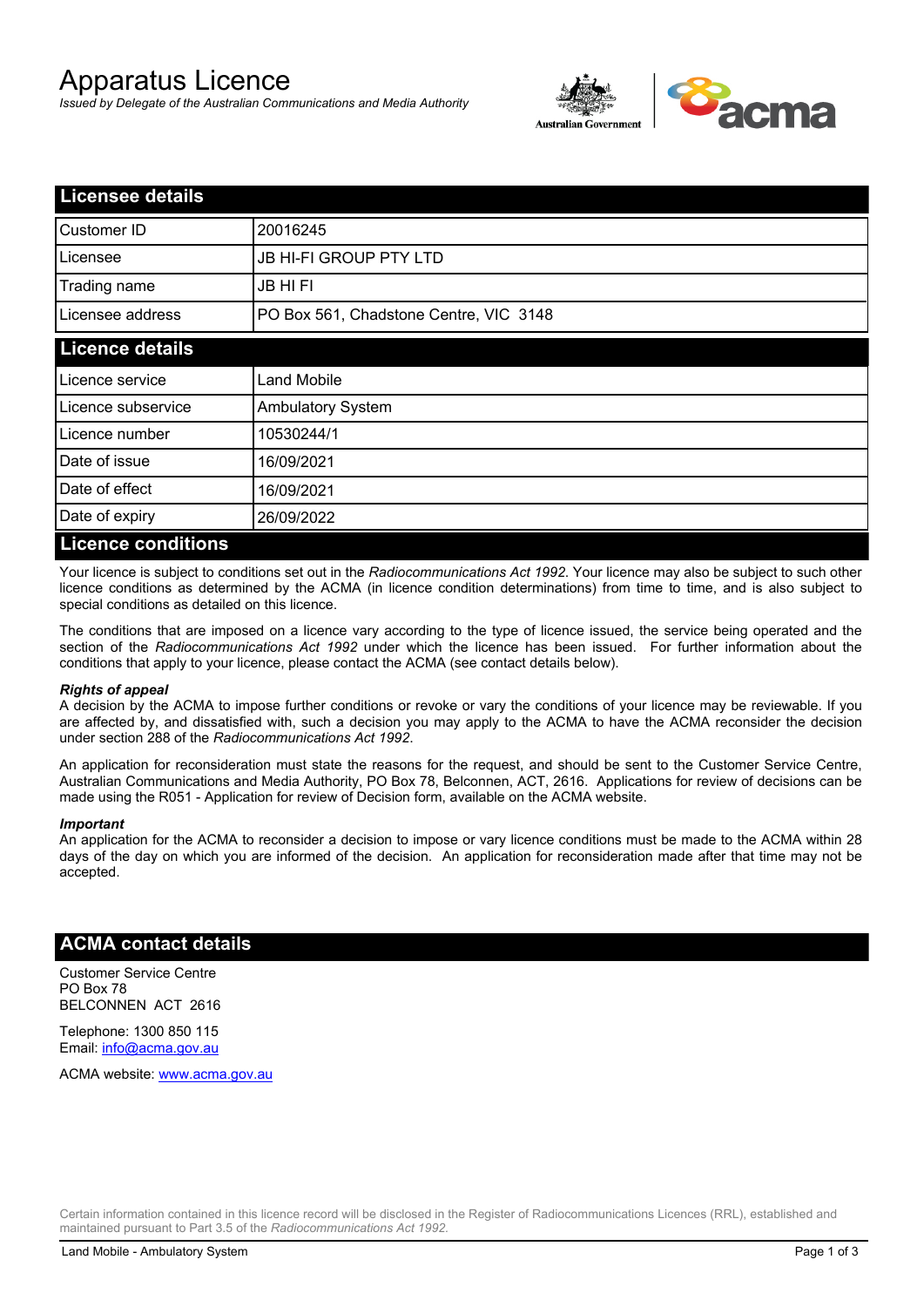## **Advisory Notes applying to licence no.: 10530244/1**

Conditions applicable to the operation of Ambulatory System station(s) authorised under this licence can be found in the Radiocommunications Licence Conditions (Apparatus Licence) Determination and the Radiocommunications Licence Conditions (Land Mobile Licence) Determination. Copies of these determinations are available from the ACMA and from the ACMA home page (www.acma.gov.au).